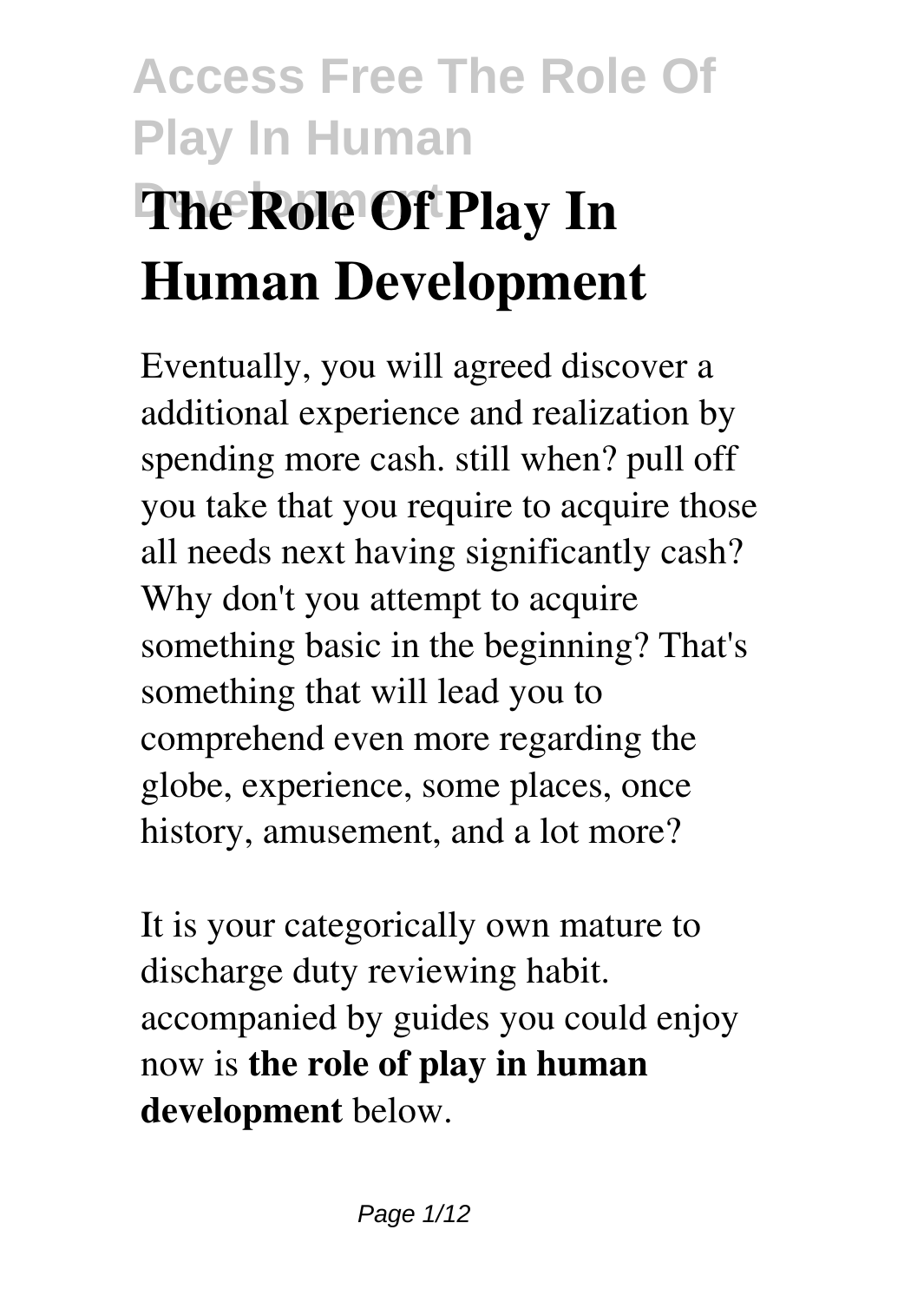**Development** *Role Play Exercises # 4 - Past \u0026 Present Tense - Teacher \u0026 Student - Completion of homework* Role-playing | Importance of play in child development | Preparing child for success OET Speaking Role Play (Medicine): First Role Play Book Appraisal Role Play - ASMR soft spoken (ZOOM mic) - no tapping Two Therapy Sessions with a Cheating Narcissist (Role Play) Part 1ROLE MODEL - play the part ASMR Book Club Interview Role Play **ASMR Library Role Play | Soft Book Talk, Pages \u0026 Pottering About** ASMR Librarian Role Play ~ Page Turning, Typing, Writing, Whispering ASMR Library role play (soft spoken/whisper ear to ear/tapping/ dutch spoken/book sounds) **ASMR Library Book Sale Day Role Play Intoxicating Sounds Sleep Help Relaxation** ASMR | Comic Book Character Draws YOU! ??(Episode 1) OET Speaking Role Play Page 2/12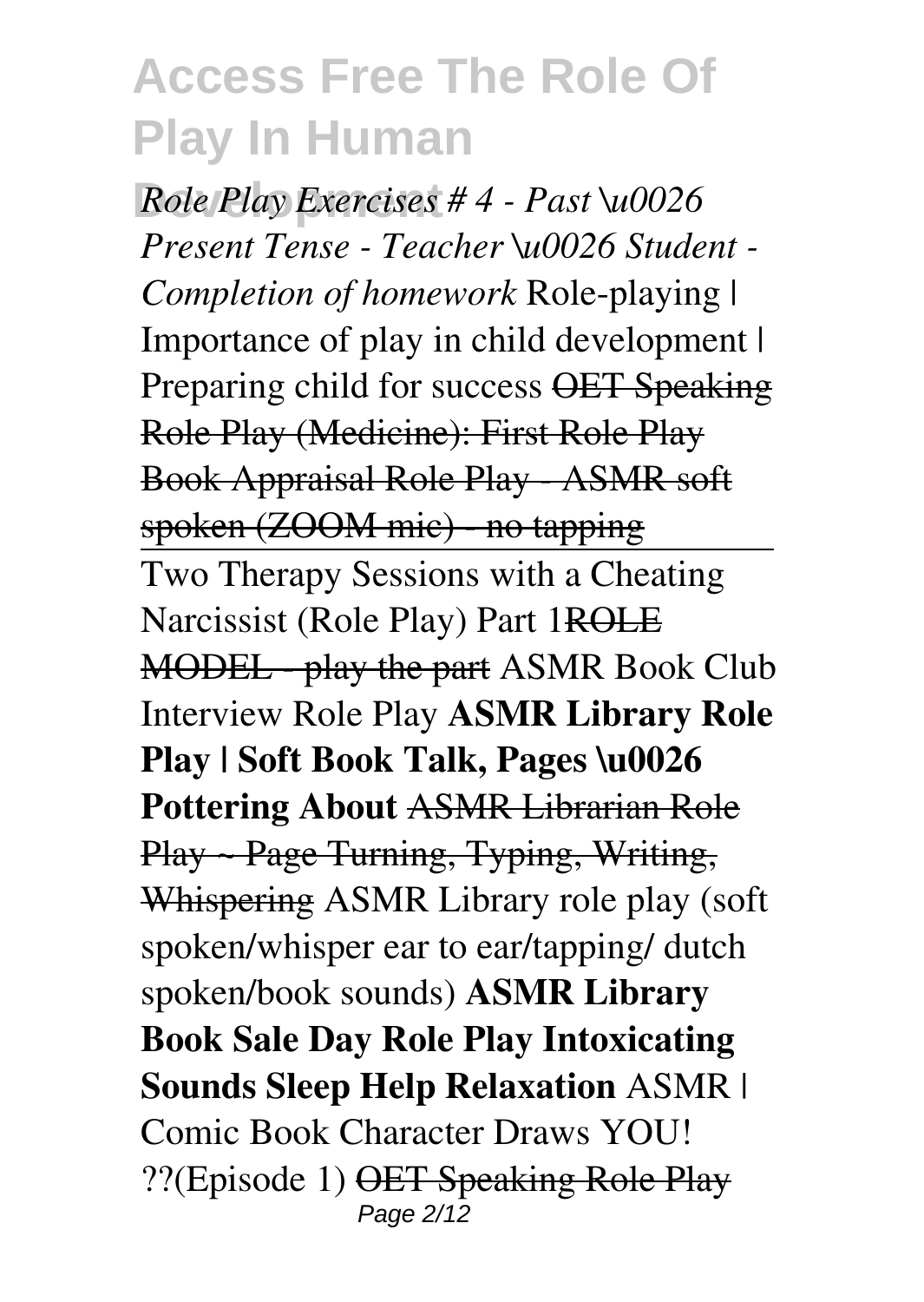**Development** (Nursing): First Role Play [ASMR] Library Role Play | Library Books, Typing, Checkout, Book Return, Page Turning (Librarian) *ASMR Role Play-Book Store Employee Helps You Pick Out a Book* **ASMR Book Club Role-play (Binaural) ASMR Binaural Library Role Play: \"Dark Feather,\" Books, Typing, And Writing, for Relaxation** ASMR Librarian Role Play, Soft Spoken College Library Roleplay *Role Play-Book Store Clerk (Request)* Role play: Used books, from 1898 to the present (ASMR, whispered) *The Role Of Play In* Play allows children to create and explore a world they can master, conquering their fears while practicing adult roles, sometimes in conjunction with other children or adult caregivers. 7–14 As they master their world, play helps children develop new competencies that lead to enhanced confidence and the resiliency Page 3/12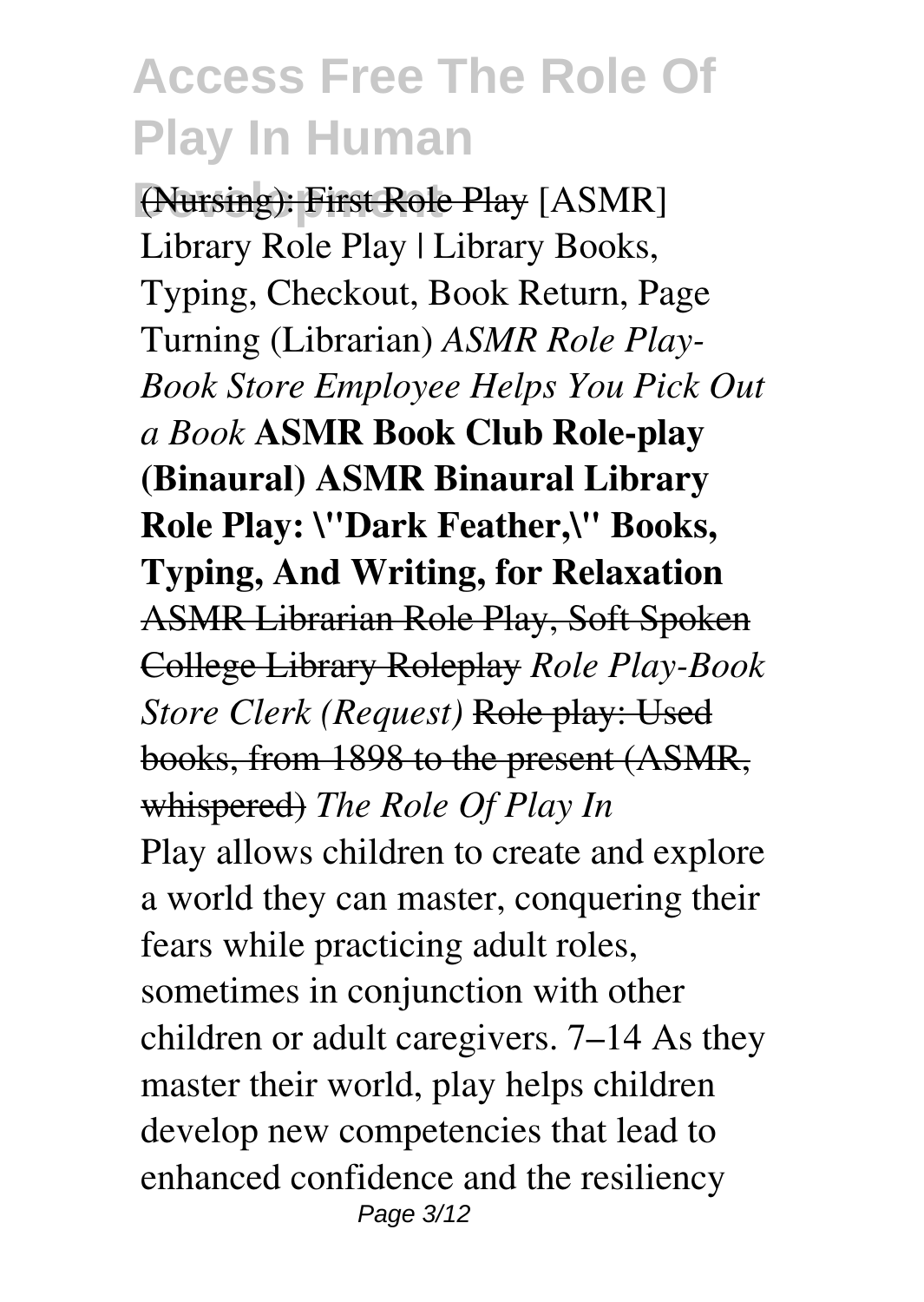they will need to face future challenges. 7,10,15 Undirected play allows children to learn how to work in groups, to share, to negotiate, to resolve conflicts, and to learn self ...

#### *The Importance of Play in Promoting Healthy Child ...*

Children and Play: Role of Play in Early Childhood. 1. Large-Motor Play. In this form of play, a child uses its big muscles while playing like run, slide, swing, jump, climb or engage in every type of ... 2. Fine-Motor Play. 3. Mastery Play. 4. Rulesbased Play. 5. Constructive Play.

#### *Children and Play: Role of Play in Early Childhood - Ira ...*

Play is an essential part of every child's life and is vital for the enjoyment of childhood as well as social, emotional, intellectual and physical development. Page 4/12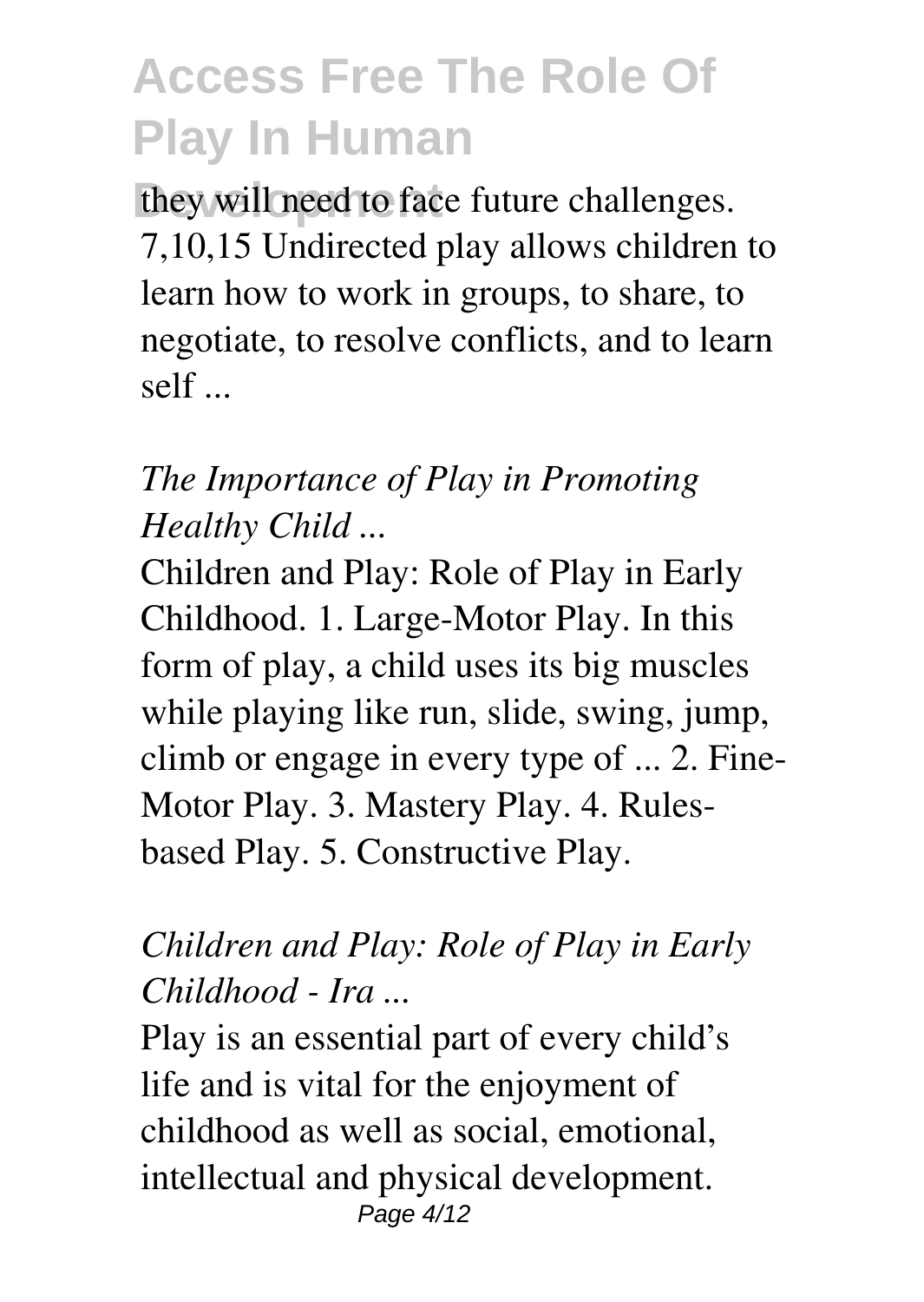When children are asked about what they think is important in their lives, playing and friends is usually at the top of the list.

*Why play is important – Play England* Play supports learning, promotes language and social development and enhances creativity in children and adults. Children who learn healthy play skills feel capable, have successes, make friends and learn non-violent ways to interact with others. Children learn more efficiently and effectively through play than one can imagine.

#### *Importance of Play in Children Development*

play contexts allow individuals to focus on 'means' rather than 'ends', allowing exploratory or iterative play in which they 'exaggerate, modify, abbreviate or change the sequence of behaviours, endlessly Page 5/12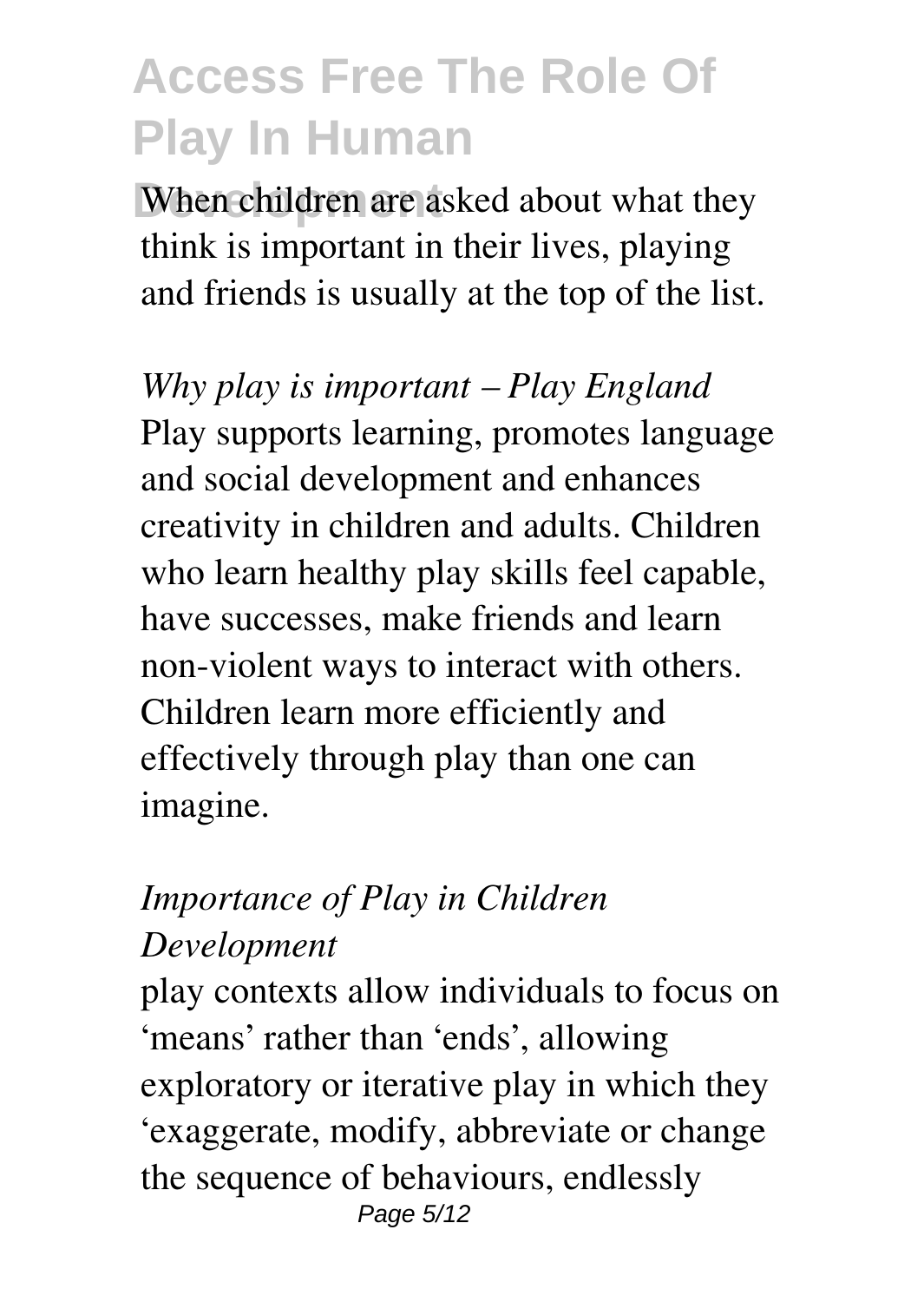repeat slight variations of behaviours, and so on'. Developmental psychology • Much of the research on play within developmental

### *The role of play in children's development: a review of ...*

Play stimulates the brain which is critical in making connections between nerve cells which in turn helps to develop a child's gross motor skills, fine motor skills, cognitive skills, emotional skills and support their overall development. We need to be mindful to support play without influencing or controlling play.

### *Adult role in play - Seriously Kids* An equally significant description of play is given by Herbert Spencer, (1820-1903) an English philosopher and sociologist, who defines play as a channel or vent to let out the surplus energy which reduces Page 6/12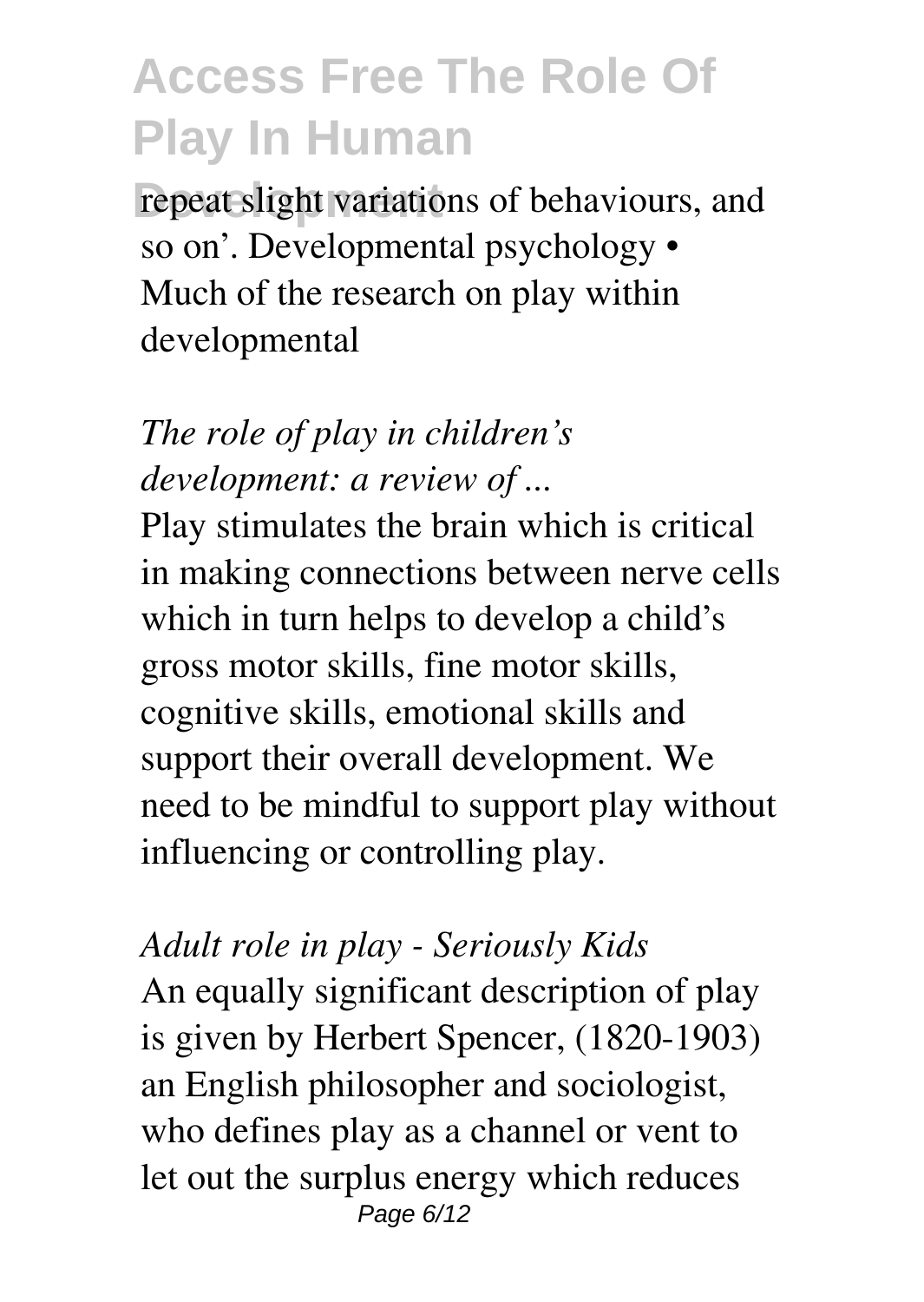tension, whilst Karl Gross (1861-1946) in 'The Philosopher of Art', alludes to Plato, when he maintains that play is the process of preparation for adult life.

### *The importance of play for the childs development*

There are different types of play that children are a part of in a preschool and role play is one amongst it. Role play area is an important part of the preschool classrooms as this area helps nurture a child's imagination; improves their social skills, creativity and develops their intellectual abilities.

### *EFFECTIVE ROLE PLAY PLAYS A ROLE IN LEARNING – Early ...*

Role-playing is the changing of one's behaviour to assume a role, either unconsciously to fill a social role, or consciously to act out an adopted role. Page 7/12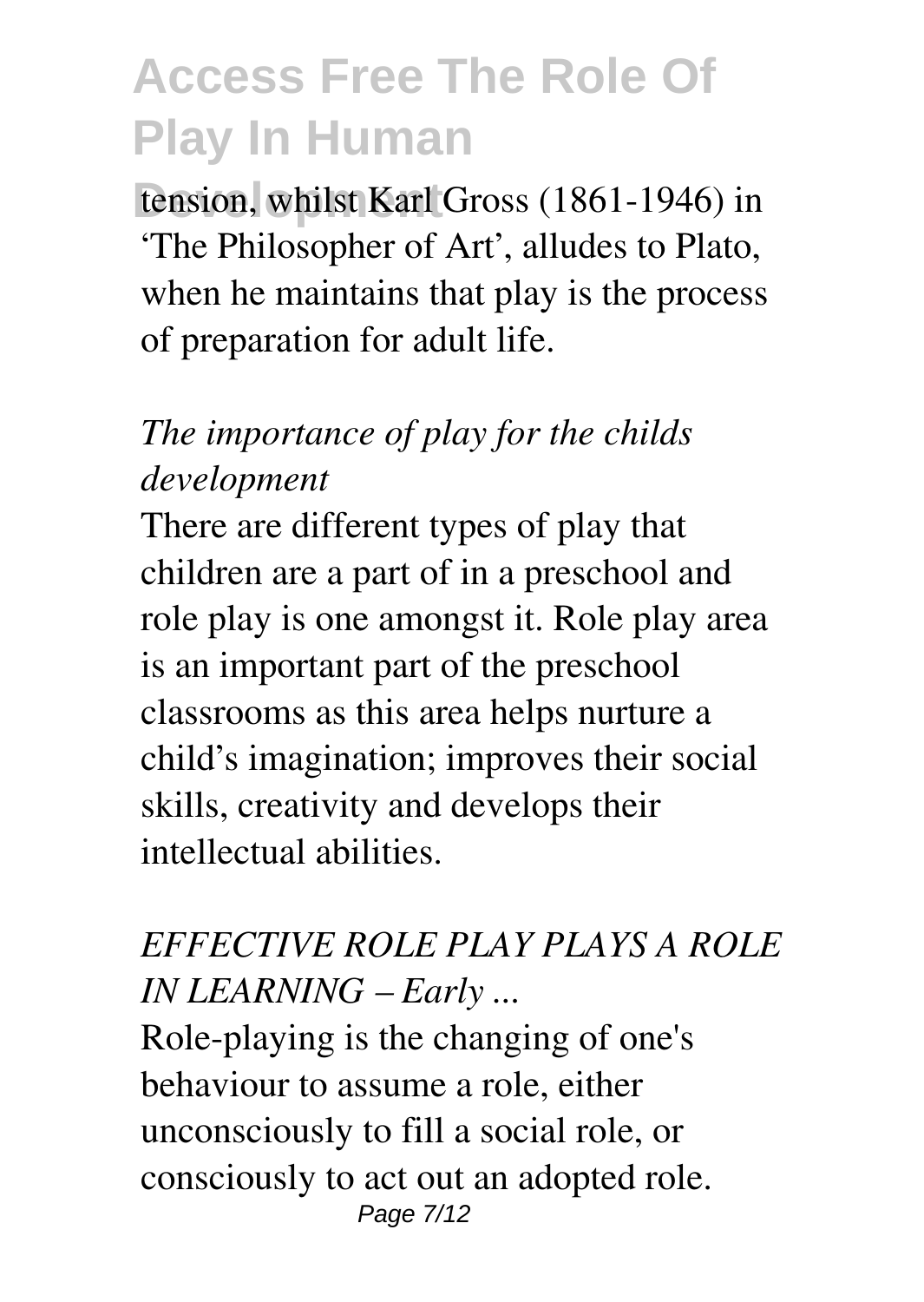**While the Oxford English Dictionary** offers a definition of role-playing as "the changing of one's behaviour to fulfill a social role", in the field of psychology, the term is used more loosely in four senses: To refer to the playing of roles generally such as in a theatre, or educational setting; To refer to taking a role of a character or perso

#### *Role-playing - Wikipedia*

Playing isn't just fun, it's also the best way for young children to learn. By playing, children can practise all the skills they'll need as they grow up. To grow and develop, children need time and attention from someone who's happy to play with them. Parents should make the time to play with a first or only child.

#### *Why play is important - NHS* When it comes to theater, role playing is a Page 8/12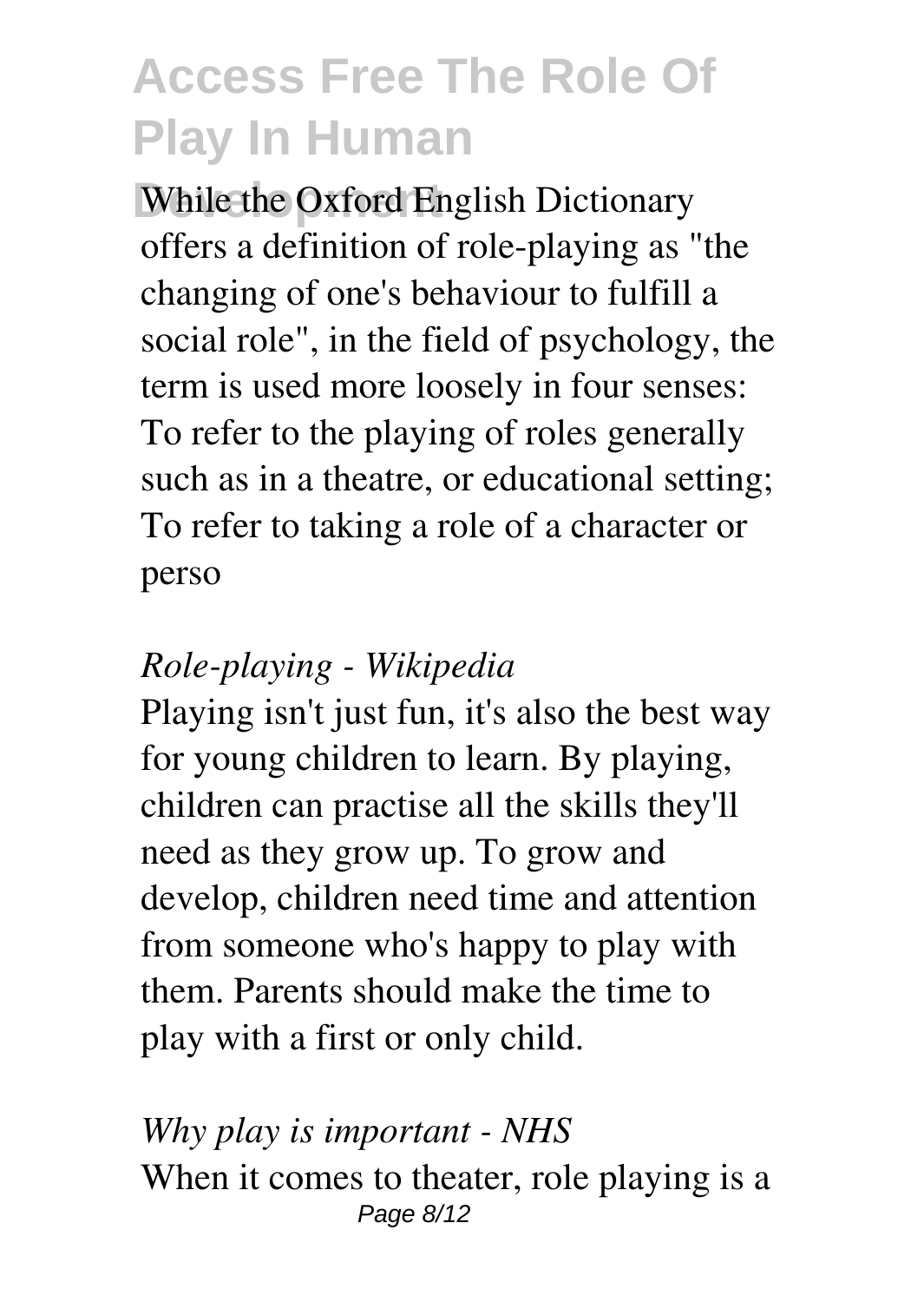**fundamental skill that allows actors to be** successful in their roles. Role playing allows an actor to step into the shoes of a character. This may sound...

### *What is Role Play? - Definition, Scenario Ideas ...*

What is role-play? Role-play is any speaking activity when you either put yourself into somebody else's shoes, or when you stay in your own shoes but put yourself into an imaginary situation! Imaginary people - The joy of role-play is that students can 'become' anyone they like for a short time!

#### *Role-play | TeachingEnglish | British Council | BBC*

Role playing is an interesting example of an active learning and teaching strategy. It can incorporate drama, simulations, games, and demonstrations of real life Page 9/12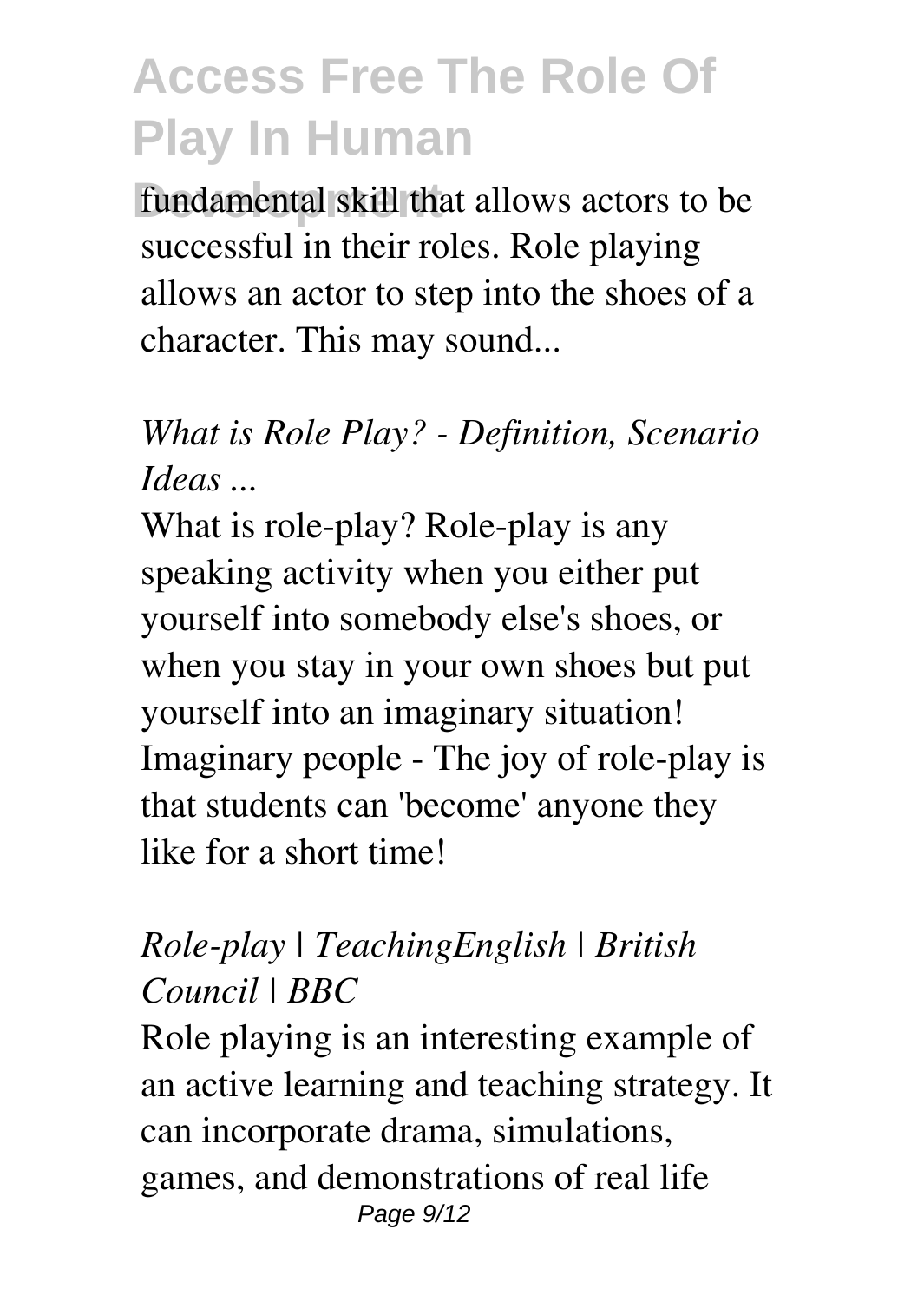cases related to any topic.

### *(PDF) Role Play as a Teaching Strategy - ResearchGate*

The Organizer: Perhaps the most difficult and important role the teacher has to play. The success of many activities depends on good organization and on the students knowing exactly what they are to do next. Giving instructions is vital in this role as well as setting up activities.

#### *7 Roles of a Teacher in the 21st Century | Eton Institute*

In speaking of play and its role in the preschooler's1 development, we are concerned with two fundamental questions: first, how play itself arises in development – its origin and genesis; second, the role that this activity, play, has in development, and its meaning as an aspect of development in a child of Page 10/12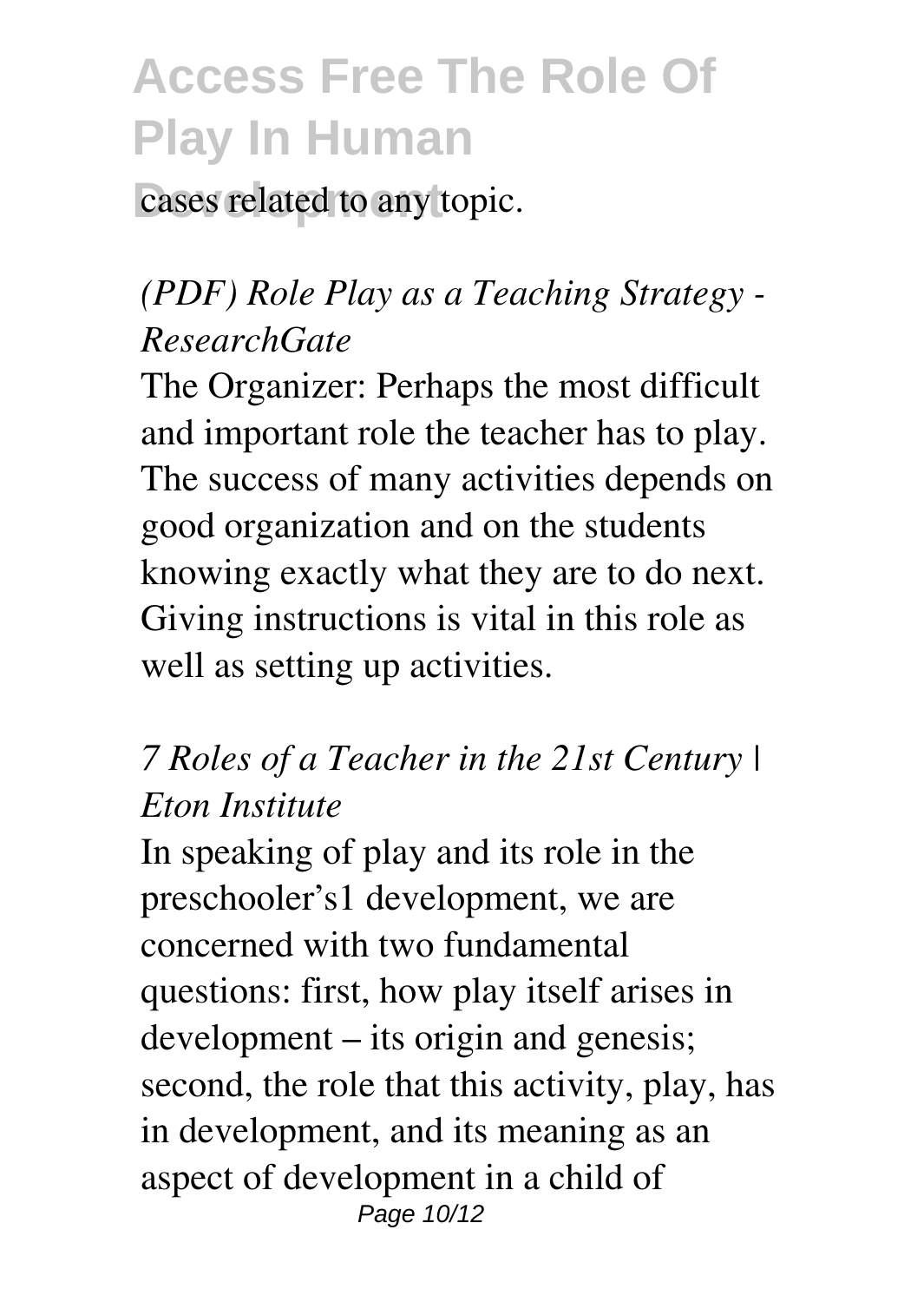# **Access Free The Role Of Play In Human** preschool age. ent

### *Play and its role in the mental development of the child*

Role play is the act of imitating the character and behaviour of someone who is different from yourself, for example as a training exercise. Group members have to communicate with each other through roleplay. 2. verb If people role play, they do a role play.

### *Role play definition and meaning | Collins English Dictionary*

Role playing is a learning structure that allows students to immediately apply content as they are put in the role of a decision maker who must make a decision regarding a policy, resource allocation, or some other outcome.

*Role Playing - SERC* Page 11/12